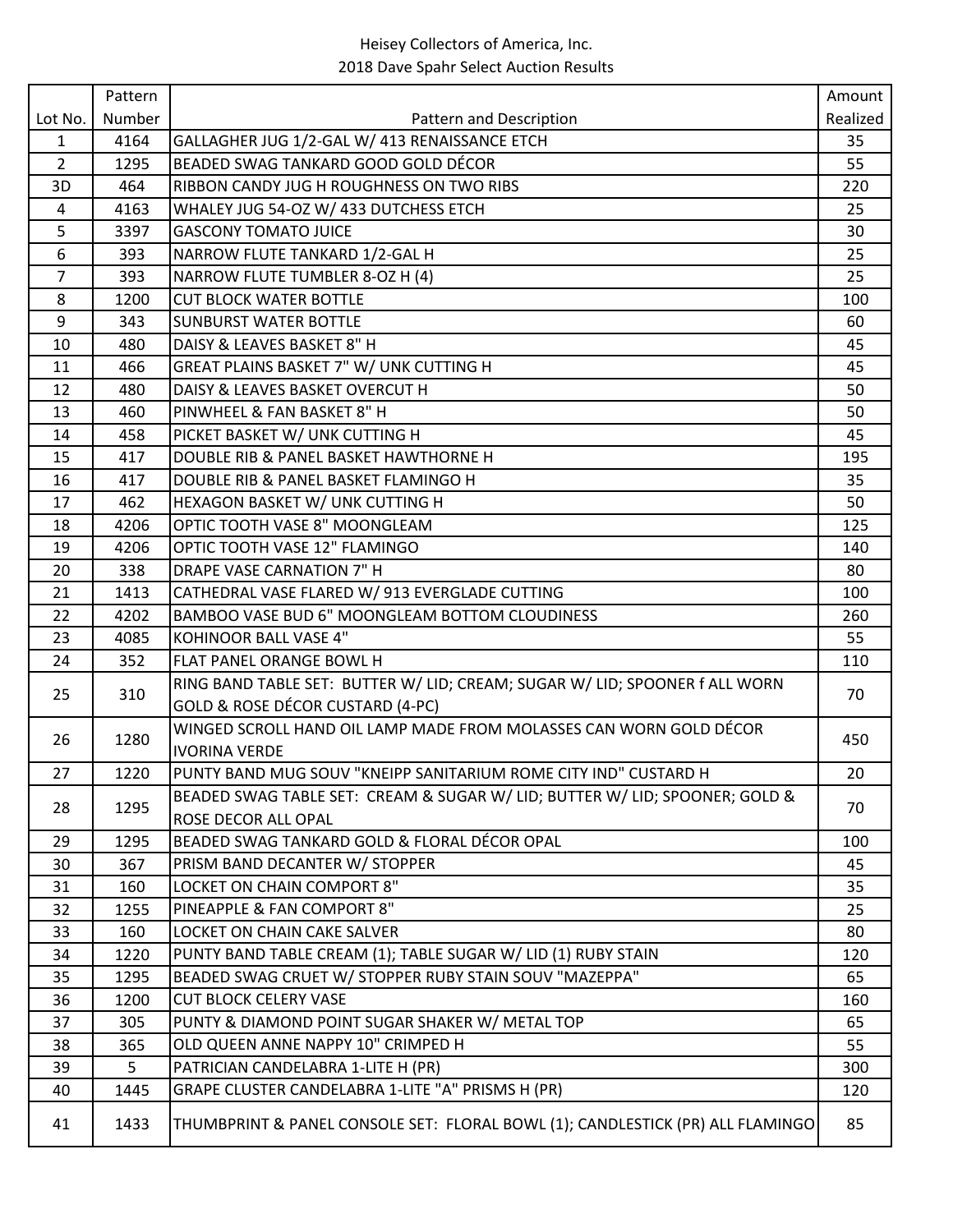|                 | Pattern        |                                                                                  | Amount   |
|-----------------|----------------|----------------------------------------------------------------------------------|----------|
| Lot No.         | Number         | Pattern and Description                                                          | Realized |
| 42              | 1405           | IPSWICH CONSOLE SET: FLORAL BOWL (1); CANDLEVASE W/ INSERT (PR) H                | 110      |
| 43              | 1405           | IPSWICH CANDLESTICK 6" H (PR)                                                    | 155      |
| 44              | 1503           | CRYSTOLITE CANDLESTICK 3-LITE W/ 4233 VASE 6" (PR)                               | 75       |
| 45              | 141            | EDNA CANDLESTICK 6" W/ MAUVE CANDLE H (1 ONLY)                                   | 285      |
| 46              | $V-1485$       | SATURN VERLYS CANDLESTICK 3" FROSTED LABEL (PR)                                  | 80       |
| 47              | 1509           | QUEEN ANN CANDLEHOLDER FTD PEG LEG 2-HDL H (PR)                                  | 25       |
| 48D             | 6006           | <b>HOURGLASS COCKTAIL</b>                                                        | 60       |
| 49D             | 3390           | CARCASSONNE WINE COBALT BOWL                                                     | 40       |
| 50D             | 4229           | <b>FAVOR VASE</b>                                                                | 65       |
| 51D             | 4232           | <b>FAVOR VASE</b>                                                                | 45       |
| 52D             | 4228           | <b>FAVOR VASE</b>                                                                | 55       |
| 53D             | 475            | NARROW FLUTE W/ RIM STACK SET W/ BUTTER PAT H                                    | 45       |
|                 |                | MEDIUM FLAT PANEL NUT CRYSTAL (1); NUT SAHARA LABEL (1); NUT MOONGLEAM (1);      |          |
| 54D             | 353            | NUT FLAMINGO W/ FLAMINGO LABEL (1); NUT HAWTHORNE H (1)                          | 50       |
| 55              | 1495           | FERN CREAM & SUGAR INDV H                                                        | 110      |
| 56D             | 413            | TUDOR CIGARETTE BOX SILVER OVERLAY MOONGLEAM H                                   | 240      |
| 57              | 354            | WIDE FLAT PANEL STACK SET W/ BUTTER PAT H                                        | 25       |
| 58D             | 1219           | SIMPLICITY W/ STAR PLATE 4" W/ METAL MATCH HOLDER H                              | 60       |
|                 |                | OLD SANDWICH ASHTRAY MOONGLEAM (1); ASHTRAY FLAMINGO (1): ASHTRAY COBALT         |          |
| 59D             | 1404           | (1); ASHTRAY SAHARA (1); ASHTRAY CRYSTAL PLAIN (1); ASHTRAY CRYSTAL W/ UNK       | 65       |
|                 |                | CUTTING (1) H                                                                    |          |
| 60 <sub>D</sub> | 442            | MALTESE CROSS ASHTRAY FLAMINGO H                                                 | 60       |
| 61D             | 441            | GRAPE LEAF SQUARE ASHTRAY FLAMINGO                                               | 65       |
|                 |                | RIDGELEIGH ASHTRAY 2 1/2" SQ (1); CIGARETTE HOLDER RND (1) ALL SAHARA H BOTH     |          |
| 62D             | 1469           | <b>SMALL CHIPS</b>                                                               | 60       |
|                 |                |                                                                                  |          |
| 63D             | 1503           | CRYSTOLITE CIGARETTE BOX (1); ASHTRAY 2" SQ (1); ASHTRAY 2" RND (1) ALL SAHARA H | 120      |
| 64D             | 358            | SOLITAIRE ASHTRAY FLAMINGO H LABEL                                               | 60       |
| 65              | 1401           | <b>EMPRESS ASHTRAY FLAMINGO H</b>                                                | 60       |
| 66D             | 1183           | REVERE CIGARETTE BOX W/ 679 WINDSOR CUTTING                                      | 195      |
| 67D             | 1184           | YEOMAN CIGARETTE BOX W/ UNK CUTTING SAHARA                                       | 240      |
| 68D             | 1489           | PURITAN CIGARETTE BOX 6 1/2" W/ DOROTHY THORPE TYPE DÉCOR H                      | 125      |
| 69D             | 1447           | ROCOCO CIGARETTE BOX ORMOLU STAND H                                              | 150      |
| 70              | 1489           | PURITAN CIGARETTE BOX 4" (1); ASHTRAY 2 1/2"LABEL (4)                            | 45       |
| 71              | 9              | SINGLE ROW SLASH HUMIDOR W/ METAL LID                                            | 195      |
| 72              | 1508           | <b>KREIMER CARD CASE</b>                                                         | 45       |
| 73              | 1200           | CUT BLOCK CRUET W/ CORRECT STOPPER ROUGH                                         | 120      |
| 74              | 1000           | MAEZENE MARMALADE H                                                              | 50       |
| 75              | 1483           | STANHOPE CREAM & SUGAR BLUE KNOBS W/ 491 FROSTY DAWN ETCH H                      | 160      |
| 76              | 1020           | PHYLLIS SUGAR VASELINE BOTTOM ROUGHNESS H                                        | 95       |
| 77              |                | DOOR KNOB ASSEMBLY CROSS HATCH                                                   | 55       |
| 78              | 353            | FLAT PANEL KNIFE REST 3 1/2" H                                                   | 30       |
| 79              | 10             | MUDDLER (1); 11 MUDDLER (1); KNIFE REST MADE FROM EPERGNE SPACER (1)             | 45       |
| 80              | $\overline{2}$ | SALAD FORK & SPOON W/ BEADED SPRAY HDLS H                                        | 50       |
| 81              | 3380           | OLD DOMINION GRAPEFRUIT FTD D.O. ALEXANDRITE H                                   | 70       |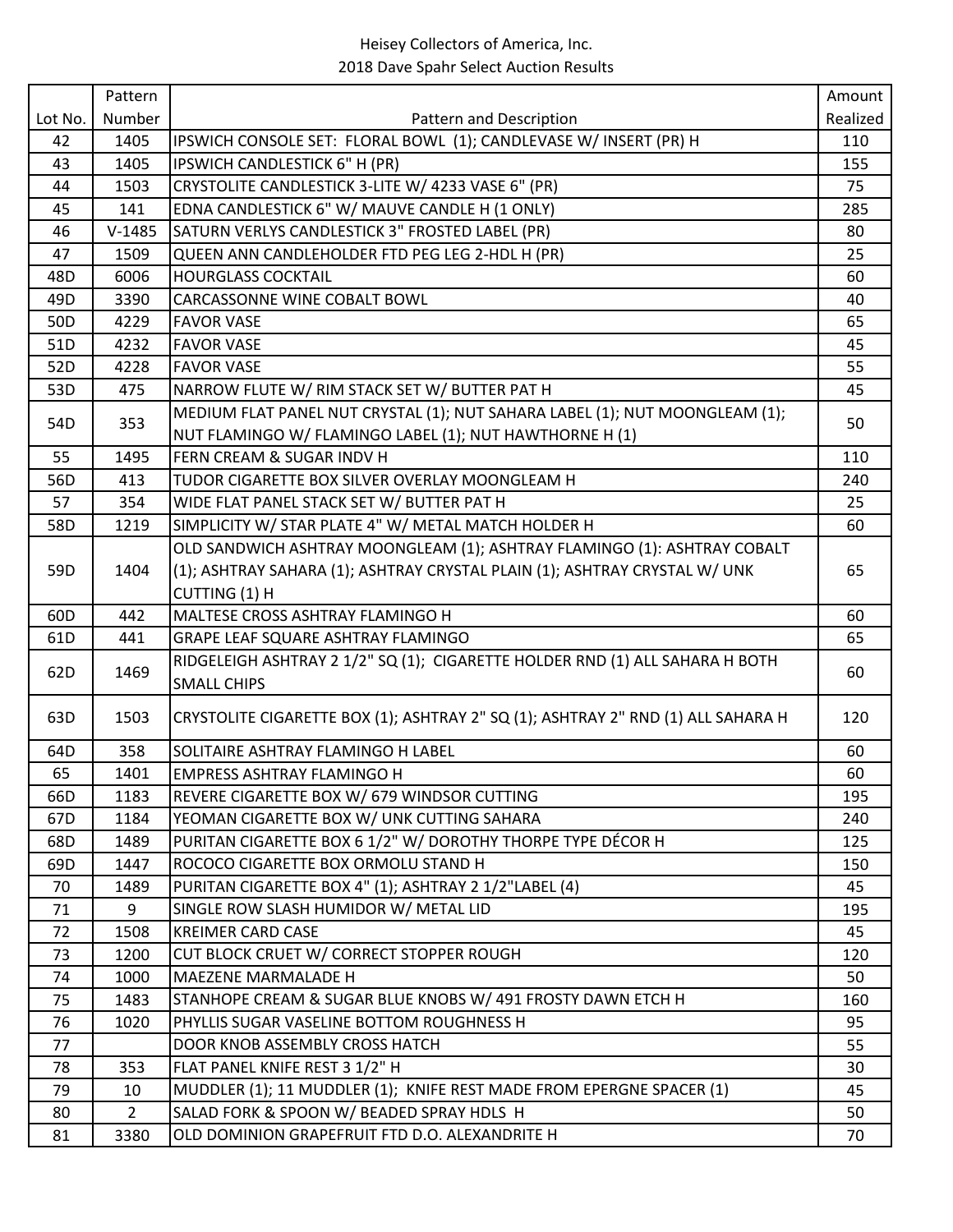|         | Pattern |                                                                             | Amount   |
|---------|---------|-----------------------------------------------------------------------------|----------|
| Lot No. | Number  | Pattern and Description                                                     | Realized |
| 82      | 1401    | EMPRESS PLATE 8" RND ALEXANDRITE H (3)                                      | 60       |
| 83      | 1401    | EMPRESS CANDLESTICK D.F. 6" ALEXANDRITE H (PR)                              | 350      |
| 84      | 1252    | TWIST ICE TUB ALEXANDRITE H                                                 | 200      |
| 85      | 4045    | HERON BALL VASE 4" ALEXANDRITE                                              | 240      |
| 86      | 3390    | CARCASSONNE SODA 8-OZ ALEXANDRITE BOWL                                      | 35       |
| 87      | 1401    | EMPRESS PLATE RND 7" ALEXANDRITE H (2)                                      | 45       |
| 88      | 1252    | TWIST BOWL NASTURTIUM 8" ALEXANDRITE H                                      | 190      |
| 89      | 1401    | <b>EMPRESS ASHTRAY ALEXANDRITE H</b>                                        | 115      |
| 90      | 3380    | OLD DOMINION GOBLET TALL 10-OZ D.O. ALEXANDRITE                             | 105      |
| 91      | 3350    | WABASH PLATE 6 1/2" D.O. ALEXANDRITE (4)                                    | 85       |
| 92      | 433     | <b>GREEK KEY FRENCH ROLL TRAY H</b>                                         | 110      |
| 93      | 433     | <b>GREEK KEY BANANA SPLIT FTD H (10)</b>                                    | 85       |
| 94      | 433     | <b>GREEK KEY PITCHER 3-PINT D.O. H</b>                                      | 145      |
| 95      | 393     | NARROW FLUTE CHEESE & CRACKER PLATE (2-PCS) H                               | 35       |
| 96      | 8037    | FLUTED DIAMOND COMPORT 8" H                                                 | 55       |
| 97      | 343     | SUNBURST JELLY FTD H                                                        | 55       |
| 98      | 300.5   | PEERLESS CHAMPAGNE TUMBLER 5-OZ H (4)                                       | 40       |
| 99      | 421     | PRISM BLOCK w/ ANGULAR SCALLOP NAPPY 4 1/4" H (4)                           | 75       |
| 100     | 1252.5  | <b>TWIST MAYO MARIGOLD</b>                                                  | 55       |
| 101     | 1252    | TWIST JELLY 2-HDL MARIGOLD H                                                | 25       |
| 102     | 1252    | TWIST WINE MARIGOLD H                                                       | 40       |
| 103     | 1473    | BUTTRESS MED CTR PIECE (1); CORNER (4) H                                    | 95       |
| 104     | 485     | COLOGNE 1-OZ GOLD DÉCOR H REPAIRED DAUBER                                   | 25       |
| 105     | 485     | COLOGNE 2-OZ ENAMEL & GOLD DÉCOR H                                          | 50       |
| 106     | 1503    | CRYSTOLITE DRESSER SET: PUFF BOX H (1);        COLOGNE (2) ALL ORMOLU DÉCOR | 70       |
| 107     | 1504    | <b>REGENCY PUFF BOX</b>                                                     | 70       |
| 108     | 1183    | REVERE PUFF BOX FLAT LID NO FINIAL W/ INSERT H                              | 210      |
| 109D    | 516     | FAIRACRE COLOGNE FLAMINGO                                                   | 100      |
| 110D    | 4035    | SEVEN OCTAGON COLOGNE W/ 77 DUCK STOPPER ALL MOONGLEAM                      | 300      |
| 111D    | 515     | TAPER COLOGNE W/ 679 WINDSOR CUTTING MOONGLEAM BROKEN DAUBER H              | 205      |
| 112D    | 515     | TAPER COLOGNE FLAMINGO NO DAUBER H                                          | 45       |
| 113D    | 4043    | JOHNSON COLOGNE                                                             | 775      |
| 114D    | 77      | <b>DUCK STOPPER MOONGLEAM</b>                                               | 65       |
| 115D    | 77      | <b>DUCK STOPPER</b>                                                         | 25       |
| 116D    | 31      | JACK-BE-NIMBLE TOY CANDLESTICK FLAMINGO                                     | 175      |
| 117D    | 31      | JACK-BE-NIMBLE TOY CANDLESTICK MOONGLEAM                                    | 230      |
| 118D    | 305     | PUNTY & DIAMOND POINT MUCILAGE JAR                                          | 125      |
| 119D    | 500     | <b>LAVENDER JAR</b>                                                         | 45       |
| 120D    | 354     | WIDE FLAT PANEL LAVENDER JAR 2 1/2-OZ H                                     | 45       |
| 121     | 50      | <b>CABOCHON SIGN FROSTED</b>                                                | 120      |
| 122D    | 1229    | <b>OCTAGON NUT HAWTHORNE H</b>                                              | 25       |
| 123D    | 1401    | <b>EMPRESS NUT ALEXANDRITE</b>                                              | 45       |
| 124D    | 1469    | RIDGELEIGH COASTER SAHARA                                                   | 20       |
| 125     | 1183    | REVERE SALT INDV W/ UNK FLORAL CUTTING H (6)                                | 30       |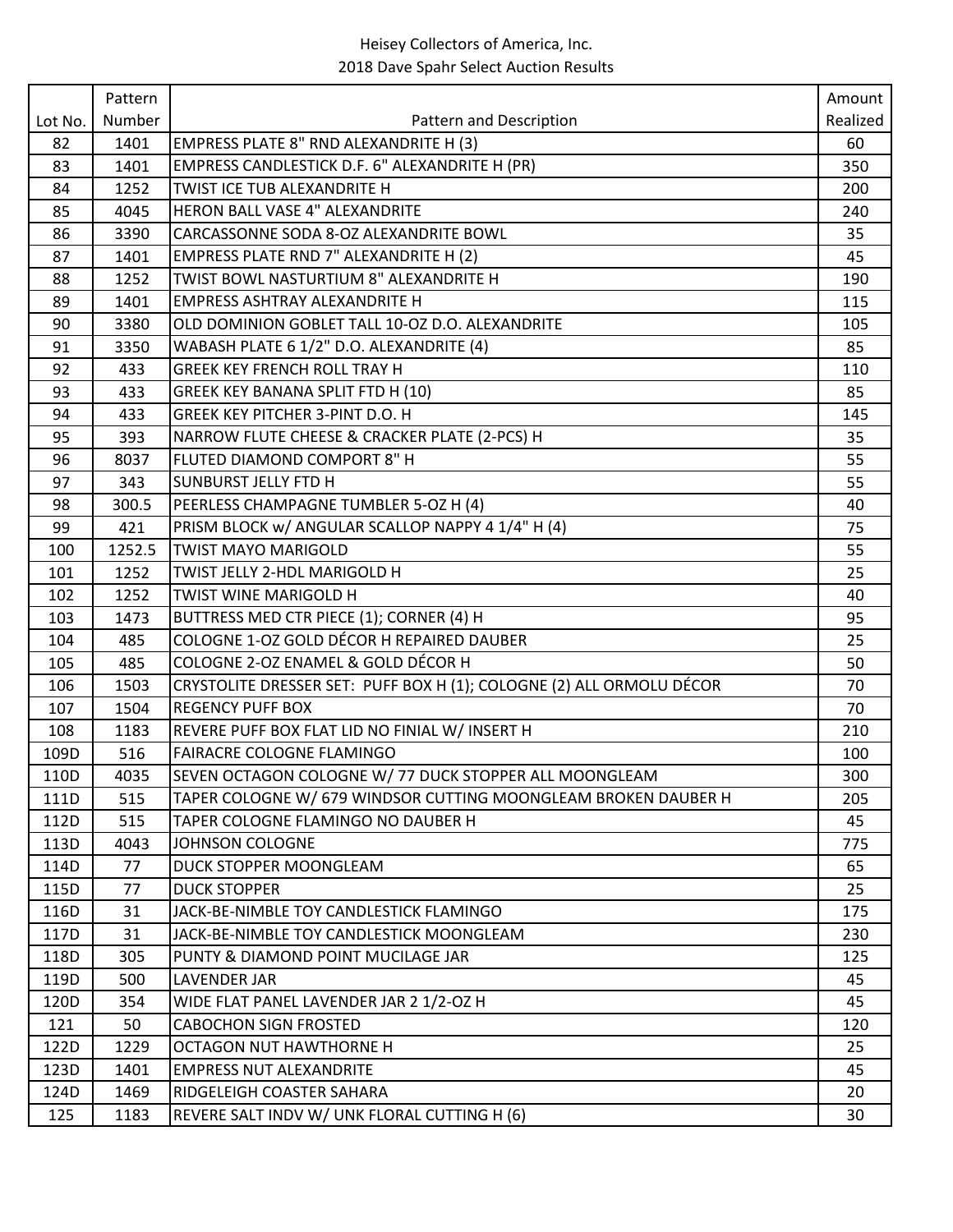|         | Pattern        |                                                                             | Amount   |
|---------|----------------|-----------------------------------------------------------------------------|----------|
| Lot No. | Number         | Pattern and Description                                                     | Realized |
| 126     | 343            | <b>SUNBURST TOOTHPICK H</b>                                                 | 105      |
| 127D    | 1205           | FANCY LOOP BAR EMERALD GOLD DÉCOR                                           | 65       |
| 128     | 5012           | URN CIGARETTE HOLDER FTD                                                    | 70       |
| 129     | 3362           | CHARTER OAK COMPORT 7" D.O. TALL HAWTHORNE                                  | 80       |
| 130     | 1184           | YEOMAN CREAM SOUP & UNDER PLATE HAWTHORNE H                                 | 35       |
| 131     | 3481           | GLENFORD SODA 8 1/2-OZ CHECKER OPTIC HAWTHORNE                              | 20       |
| 132     | 411            | TUDOR PRESERVE W/ LID FTD HAWTHORNE H                                       | 125      |
| 133     | 1229           | <b>OCTAGON NUT HAWTHORNE H (3)</b>                                          | 55       |
| 134     | 1469           | <b>RIDGELEIGH GOBLET (8)</b>                                                | 45       |
| 135     | 1404           | OLD SANDWICH PARFAIT MOONGLEAM H (4)                                        | 95       |
| 136     | 1184           | YEOMAN FRENCH DRESSING & UNDERPLATE MOONGLEAM H                             | 75       |
| 137     | 7026           | HEART & DRAPE PLATE 8 1/2" MOONGLEAM                                        | 25       |
| 138     | 1101           | STITCH PUNCH CUP MOONGLEAM H (14)                                           | 40       |
| 139     | 1252           | TWIST RELISH 2-PRT MOONGLEAM H                                              | 65       |
| 140     | 14             | KINGFISHER FLORAL FROG MOONGLEAM                                            | 475      |
| 141     | 14             | İKINGFISHER FLORAL FROG FLAMINGO                                            | 375      |
| 142     | 15             | DUCK FLORAL FROG W/ INSERT HAWTHORNE                                        | 200      |
| 143     | 15             | DUCK FLORAL FROG W/ INSERT FLAMINGO                                         | 115      |
| 144     | 1560           | VICTORIAN BELLE BELL W/ CLAPPER                                             | 35       |
| 145     | $\overline{2}$ | <b>ELEPHANT MEDIUM</b>                                                      | 65       |
| 146     | $\mathbf{1}$   | GOOSE WINGS DOWN (1); 2 GOOSE WINGS HALF HAS WHIMSY BILL (1); 3 GOOSE WINGS | 85       |
|         |                | UP(1)                                                                       |          |
| 147     | 1522           | COLT STANDING (1); 1527 COLT KICKING (1); 1529 COLT BALKING (1)             | 75       |
| 148     | 1550           | <b>FISH CANDLESTICK (PR)</b>                                                | 100      |
| 149     | 1550           | <b>FISH MATCH HOLDER</b>                                                    | 35       |
| 150     | $\mathbf{1}$   | HORSEHEAD TOY (2)                                                           | 155      |
| 150AD   |                | LARGE PUMPKIN MADE FROM THE SUNFLOWER TUMBLER MOULD - SAMPLE                | 275      |
| 151     | $\mathbf{1}$   | AIREDALE                                                                    | 245      |
| 152     | $\mathbf{1}$   | <b>BULL</b>                                                                 | 925      |
| 153     | 103            | <b>TIGER PAPERWEIGHT</b>                                                    | 1300     |
| 154     | 104            | <b>GAZELLE</b>                                                              | 370      |
| 155     | 1538           | <b>RABBIT PAPERWEIGHT FROSTED</b>                                           | 50       |
| 156     | 1540           | <b>IPLUG HORSE AMBER</b>                                                    | 300      |
| 157     | 1522           | <b>COLT STANDING AMBER</b>                                                  | 250      |
| 158     | 1              | <b>POUTER PIGEON</b>                                                        | 120      |
| 159     | $\mathbf{1}$   | <b>DONKEY</b>                                                               | 55       |
| 160     | $\mathbf{1}$   | SOW (1); 3 PIGLET SITTING (5)                                               | 300      |
| 161     | 7000           | SUNFLOWER PLATE SALAD 7" H (8)                                              | 25       |
| 162     | 1503           | CRYSTOLITE SHELL SALAD W/ MAYO WELL                                         | 130      |
| 163     | 1404           | <b>OLD SANDWICH WINE (4)</b>                                                | 40       |
| 164     | 1404           | OLD SANDWICH BEER MUG 18-OZ H                                               | 60       |
| 165     | 5078           | PARK AVENUE CORDIAL (2)                                                     | 85       |
| 166     | 3333           | OLD GLORY POUSSE CAFÉ H (2)                                                 | 65       |
| 167     | 5077           | LEGIONNAIRE CORDIAL W/ 1025 ARCADIA CUTTING H                               | 35       |
| 168     | 5086           | PLANTATION IVY CORDIAL W/ 516 PLANTATION IVY ETCH H                         | 135      |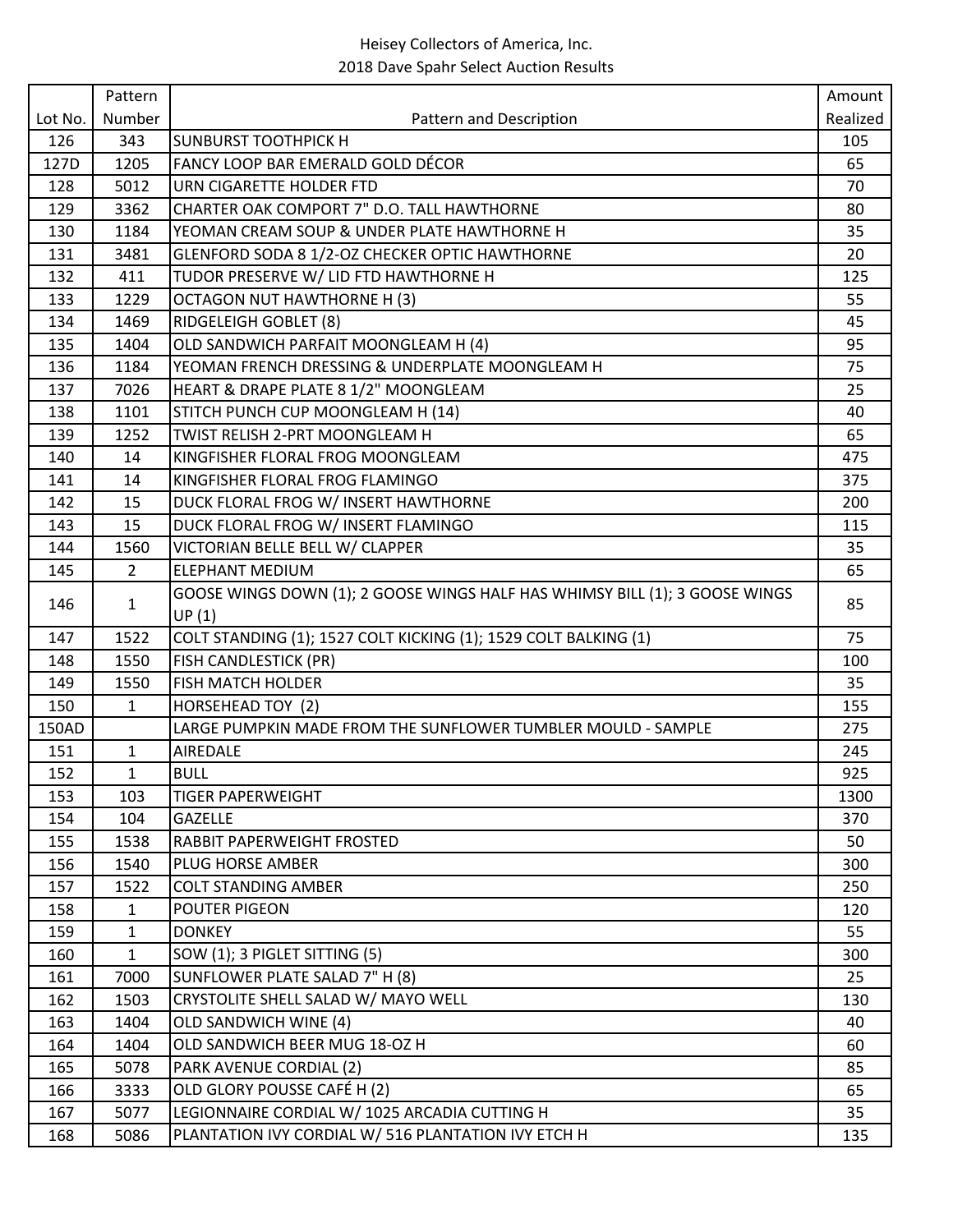|         | Pattern |                                                          | Amount   |
|---------|---------|----------------------------------------------------------|----------|
| Lot No. | Number  | Pattern and Description                                  | Realized |
| 169     | 3380    | OLD DOMINION CORDIAL W/ 447 EMPRESS ETCH MARIGOLD BOWL H | 30       |
| 170     | 5058    | <b>GOOSE STEM CORDIAL</b>                                | 100      |
| 171     | 5089    | PRINCESS CORDIAL W/ 507 ORCHID ETCH H                    | 55       |
| 172     | 3404    | SPANISH CORDIAL W/ 797 KILLARNEY CUTTING                 | 100      |
| 173     | 3389    | DUQUESNE CORDIAL W/848 BOTTICELLI CUTTING                | 160      |
| 174     | 3366    | TROJAN CORDIAL W/ 445 TROJAN ETCH MOONGLEAM STEM & FT H  | 170      |
| 175     | 3366    | TROJAN CORDIAL W/ 445 TROJAN ETCH FLAMINGO H             | 110      |
| 176     | 3416    | BARBARA FRITCHIE CORDIAL / BRANDY ALEXANDRITE BOWL       | 190      |
| 177     | 3416    | BARBARA FRITCHIE CORDIAL / BRANDY SAHARA BOWL            | 130      |
| 178     | 3390    | CARCASSONNE CORDIAL ALEXANDRITE BOWL                     | 150      |
| 179     | 3304    | UNIVERSAL CORDIAL W/ 467 TALLY HO ETCH                   | 110      |
| 180     | 5082    | MID CENTURY CORDIAL H                                    | 130      |
| 181     | 5067    | PLANTATION CORDIAL W/ 1038 PINE CUTTING                  | 240      |
| 182     | 805     | <b>HOFFMAN HOUSE CORDIAL</b>                             | 90       |
| 183     | 4069    | RIDGELEIGH CORDIAL W/872 MARIEMONT CUTTING               | 270      |
| 184     | 4055    | PARK LANE CORDIAL W/ 840 BRIAR CLIFF CUTTING             | 110      |
| 185     | 4044    | NEW ERA CORDIAL W/826 VENUS CUTTING                      | 300      |
| 186     | 3368    | ALBEMARLE CORDIAL W/ UNK CUTTING H                       | 170      |
| 187     | 3389    | DUQUESNE CORDIAL W/813 PYRAMIDS CUTTING                  | 370      |
| 188     | 3365    | <b>RAMSHORN CORDIAL H</b>                                | 140      |
| 189     | 3404    | SPANISH CORDIAL COBALT BOWL                              | 80       |
| 190     | 6010    | <b>FINESSE CORDIAL LABEL</b>                             | 120      |
| 191     | 1295    | BEADED SWAG NAPPY 9" EMERALD                             | 60       |
| 192     | 1255    | PINEAPPLE & FAN VASE 8" EMERALD                          | 70       |
| 193     | 5058    | PENGUIN DECANTER W/ STOPPER SMALL                        | 340      |
| 194     | 116     | PENGUIN HEAD STOPPER ONLY MOULD MARKS                    | 100      |
| 195     | 5064    | HYDRANGEA GOBLET DOROTHY THORPE DÉCOR                    | 275      |
| 196     | 6092    | CABOCHON BEVERAGE 10-OZ SULTANA FT                       | 100      |
| 197D    | 6092    | CABOCHON ICE TEA FTD SULTANA FT                          | 90       |
| 198     | 1125    | STAR BURST PLATE 7 1/2" AMBER H                          | 45       |
| 199D    | 4044    | NEW ERA GOBLET COBALT BOWL                               | 90       |
| 200D    | 3404    | SPANISH COCKTAIL COBALT BOWL (2)                         | 65       |
| 201D    | 3404    | SPANISH GOBLET COBALT BOWL (8)                           | 345      |
| 202     | 4224    | <b>IVY VASE COBALT</b>                                   | 350      |
| 203     | 3390    | CARCASSONNE WINE COBALT (2)                              | 50       |
| 204D    | 3404    | SPANISH GOBLET TANGERINE BOWL (3)                        | 1150     |
| 205     | 3389    | DUQUESNE WINE 2-OZ TANGERINE BOWL                        | 90       |
| 206D    | 3397    | GASCONY SODA 12-OZ TANGERINE BOWL RED SIDE (2)           | 425      |
| 207     | 3404    | SPANISH GOBLET TANGERINE BOWL (1)                        | 325      |
| 208     | 1519    | WAVERLY MAYO H & UNDERPLATE W/ 965 NARCISSUS CUTTING     | 35       |
| 209     | 4222    | HORSESHOE VASE 6" W/ 5009 DIANA CARVING                  | 600      |
| 210     | 2401    | OAKWOOD TUMBLER 8-OZ W/ 496 SKIER ETCH                   | 40       |
| 211     | 2401    | OAKWOOD TUMBLER 10-OZ W/ 403 MOTOR BOAT ETCH             | 150      |
| 212     | 2401    | OAKWOOD TUMBLER 10-OZ W/ 472 CIRCUS ETCH LION TAMER      | 35       |
| 213     | 1115    | BRADBURY BITTERS BOTTLE W/ 467 TALLY HO ETCH             | 265      |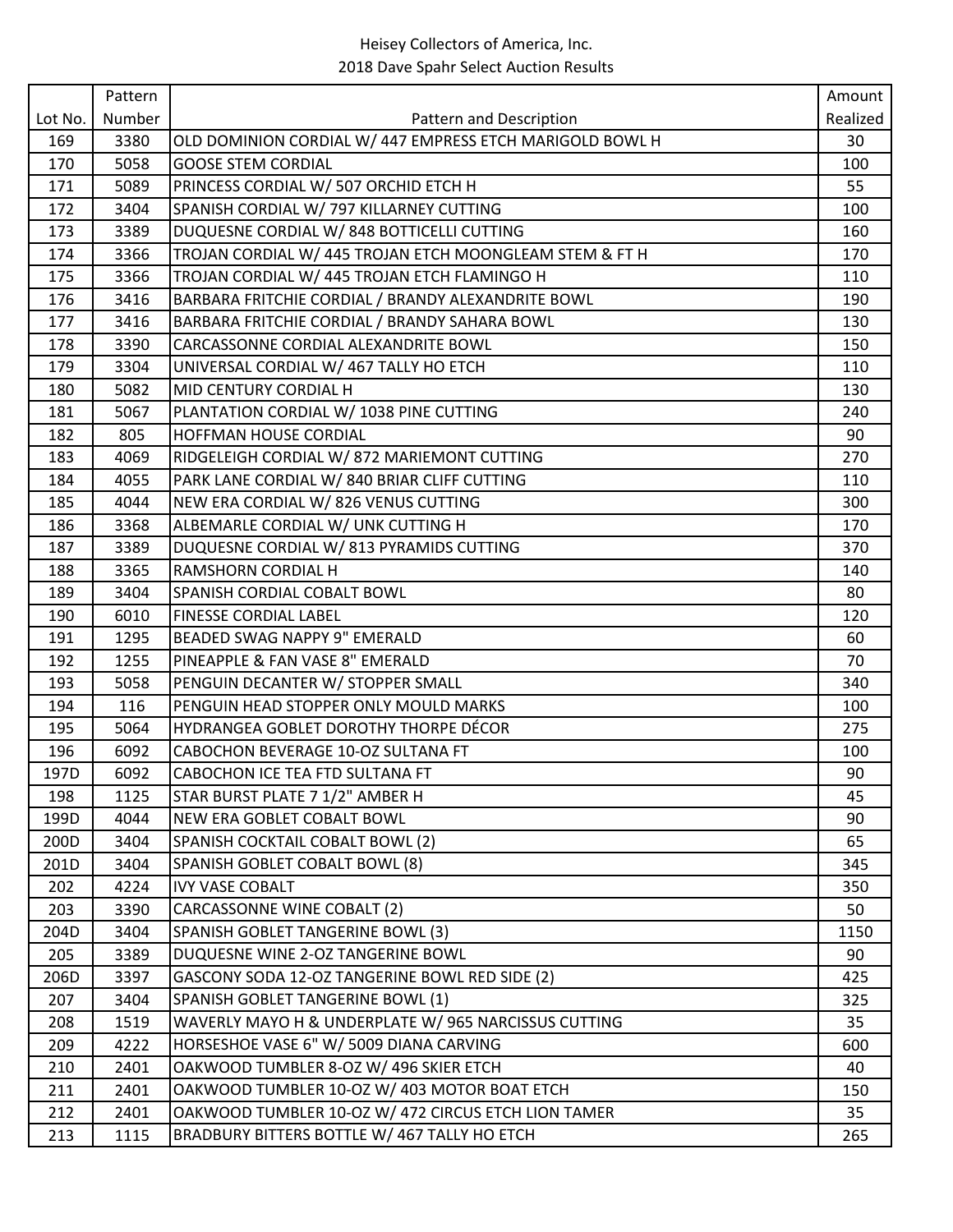|         | Pattern     |                                                                                 | Amount   |
|---------|-------------|---------------------------------------------------------------------------------|----------|
| Lot No. | Number      | Pattern and Description                                                         | Realized |
| 214     | 2401        | OAKWOOD OLD FASHION W/ 495 POLO PLAYER ETCH                                     | 30       |
| 215     | 5048        | ROOSTER HEAD COCKTAIL W/ 467 TALLY HO ETCH                                      | 70       |
| 216     | 3405        | ALIBI COCKTAIL 3-OZ W/ 462 FOX CHASE ETCH                                       | 80       |
| 217D    | 1401        | EMPRESS PLATE 8" SQ W/ 459 FISHERMAN ETCH H                                     | 125      |
| 218     | 2401        | OAKWOOD SODA 10-OZ W/ 2 TALL SAILBOAT ETCH                                      | 80       |
| 219D    | 2401        | OAKWOOD SODA 8-OZ W/ SHAM W/ 465 GOLF SCENE ETCH                                | 70       |
| 220     | 2401        | OAKWOOD SODA W/ 5003 NIMROD CARVING                                             | 45       |
| 221     | 4044        | NEW ERA COCKTAIL W/ 5003 NIMROD CARVING (2)                                     | 40       |
| 222     | 4002        | AQUA CALIENTE COCKTAIL W/ 5003 NIMROD CARVING (2)                               | 25       |
| 223     | 500         | OCTAGON ICE TUB W/ SILVER PLATED HDL W/ 5003 NIMROD CARVING H                   | 65       |
| 224     | 4225        | COBEL COCKTAIL SHAKER 2-QT W/ 5003 NIMROD CARVING                               | 55       |
| 225     | 4225        | COBEL COCKTAIL SHAKER 2-QT W/ 455 SPORTSMAN ETCH                                | 160      |
| 226     | 3304        | UNIVERSAL CLARET BLOWN STEM W/ 455 SPORTSMAN ETCH                               | 30       |
| 227     | 4036.5      | MARSHALL DECANTER W/ STOPPER 1-QT W/ 9012 VICTORY ETCH SLIGHTLY CLOUDY          | 180      |
| 228     | 3397        | GASCONY DECANTER W/ STOPPER 1-PINT W/ 462 FOX CHASE ETCH                        | 90       |
| 229     | 4225        | COBEL COCKTAIL SHAKER 32-OZ W/ 118 ROOSTER HEAD STOPPER                         | 75       |
| 230     | 353         | MEDIUM FLAT PANEL VASE 18" SCALLOPED BOTTOM                                     | 110      |
| 231     | $2^{\circ}$ | PLAID VASE 18" H                                                                | 110      |
| 232     | 1503        | CRYSTOLITE HURRICANE LAMP 1-LITE W/ 300 SHADE W/ 913 EVERGLADE CUTTING          | 270      |
| 233     | 5038        | <b>ROOSTER STEM COCKTAIL</b>                                                    | 25       |
| 234     | 5074        | <b>SEAHORSE STEM COCKTAIL</b>                                                   | 75       |
| 235     | 5065        | <b>COLT STEM COCKTAIL</b>                                                       | 130      |
| 236     | 4002        | AQUA CALIENTE COCKTAIL W/ 2 TALL SAILBOAT ETCH                                  | 110      |
| 237     | 160         | LOCKET ON CHAIN WINE                                                            | 25       |
| 238     | 3368        | ALBEMARLE WINE W/ 445 TROJAN ETCHING H                                          | 40       |
| 239     | 5078        | PARK AVENUE SHERRY W/ UNK CUTTING H (2)                                         | 110      |
| 240     | 4090        | <b>COVENTRY SHERRY</b>                                                          | 45       |
| 241     | 1486        | COLEPORT TUMBLER 10-OZ DAWN H (2)                                               | 35       |
| 242     | 1637A       | TOWN & COUNTRY TUMBLER 9-OZ DAWN H (3)                                          | 65       |
| 243     | 1632        | LODESTAR CANDLE CENTERPIECE 1-LITE DAWN H (PR)                                  | 35       |
| 244     | 1565        | LEAF JELLY DAWN                                                                 | 15       |
| 245     | 1951        | CABOCHON CREAM & SUGAR NO LID DAWN H                                            | 30       |
| 246     | 1632        | LODESTAR RELISH 3-PRT DAWN H                                                    | 55       |
|         |             | WARWICK CONSOLE SET: FLORAL BOWL (1); CANDLESTICK 2-LITE (PR); #19 FLOWER BLOCK |          |
| 247     | 1428        | (1); ALL SAHARA H                                                               | 70       |
|         |             | OLD SANDWICH JUICE CUPPED (2); FINGER BOWL (1); GOBLET (1); OLD FASHION (2) ALL |          |
| 248     | 1404        | SAHARA H (6-PCS)                                                                | 95       |
| 249     | 1404        | OLD SANDWICH BOWL FLORAL OVAL SAHARA H                                          | 55       |
| 250     | 394         | NARROW FLUTE DOMINO SUGAR TRAY SAHARA H                                         | 120      |
| 251     | 1401        | EMPRESS RELISH 13" 4-PRT SAHARA H                                               | 40       |
| 252     | 3390        | CARCASSONNE GOBLET HI FTD W/ 448 OLD COLONY ETCH SAHARA H (4)                   | 55       |
| 253     | 1401        | <b>EMPRESS CRUET SAHARA</b>                                                     | 55       |
| 254     |             |                                                                                 |          |
|         | 133         | SWAN HANDLE BOWL FLORAL W/ 17 FLOWER FROG H SAHARA                              | 90       |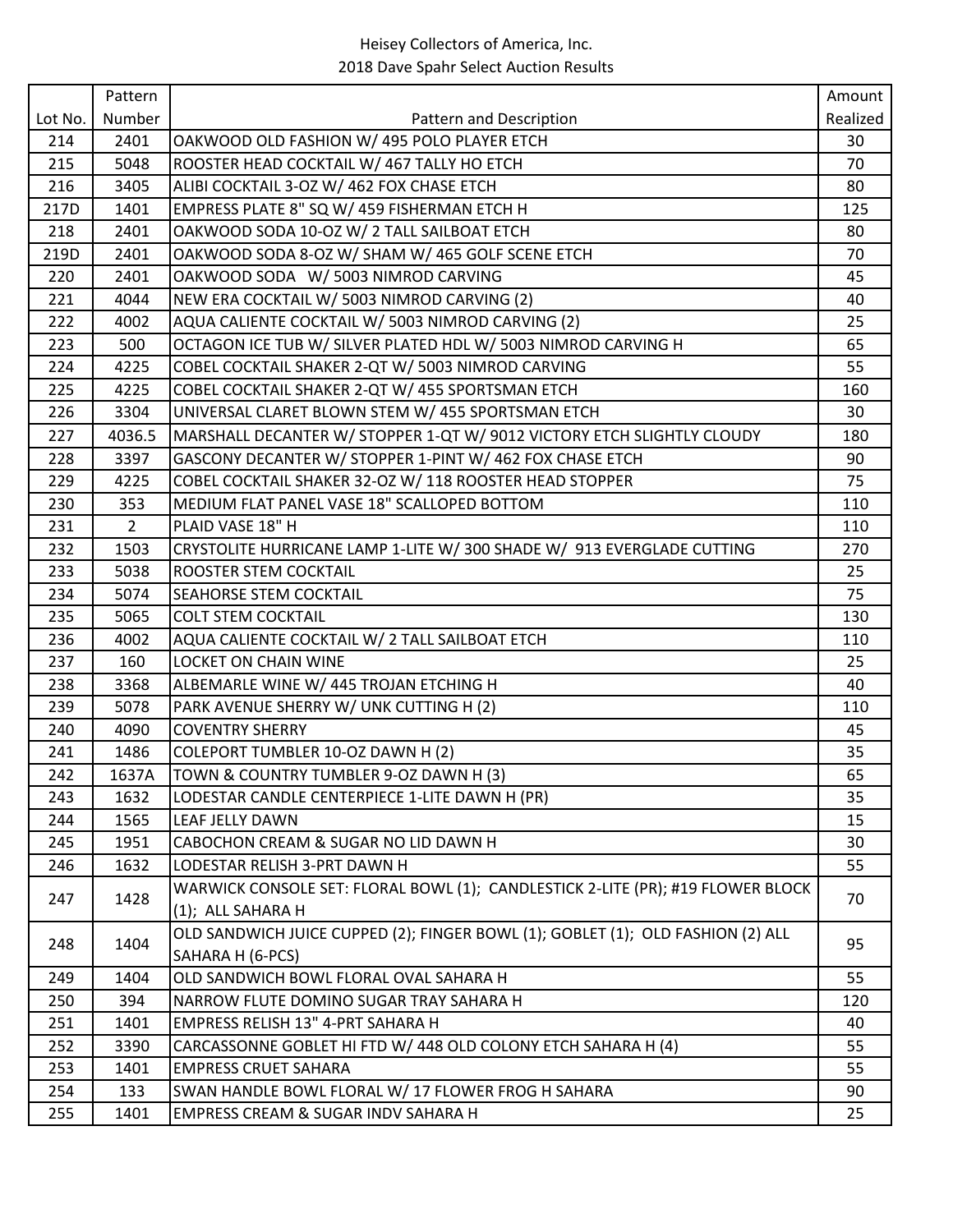|            | Pattern      |                                                                | Amount     |
|------------|--------------|----------------------------------------------------------------|------------|
| Lot No.    | Number       | Pattern and Description                                        | Realized   |
| 256        | 3380         | OLD DOMINION SODA 10-OZ SAHARA (8)                             | 25         |
| 257        | 1252         | TWIST JUG 3-PINT FLAMINGO H (1); TUMBLERS FLAMINGO H (4) 1-f   | 135        |
| 258        | 1020         | PHYLLIS CREAM & SUGAR W/ UNK CUTTING FLAMINGO H                | 160        |
| 259        |              | 1255/109 RIDGE & STAR / PETTICOAT DOLPHIN COMPORT FLAMINGO TOP | 90         |
| 260        |              | 1184/109 YEOMAN / PETTICOAT DOLPHIN COMPORT FLAMINGO           | 55         |
| 261        | 1184         | YEOMAN EGG CUP FLAMINGO H (2)                                  | 85         |
| 262        | 3355         | FAIRACRE GOBLET D.O. FLAMINGO STEM & FT (10)                   | 90         |
| 263        | 3357         | KING ARTHUR COCKTAIL D.O. FLAMINGO (4)                         | 15         |
| 264        | 3355         | <b>FAIRACRE JUG FTD FLAMINGO</b>                               | 50         |
| 265        | 3357         | KING ARTHUR ICE TEA FTD D.O. FLAMINGO (10)                     | 55         |
| 266        | 3357         | KING ARTHUR OYSTER COCKTAIL D.O. FLAMINGO                      | 25         |
| 267        | 3357         | KING ARTHUR SHERBET D.O. FLAMINGO (4)                          | 15         |
| 268        | 3357         | KING ARTHUR CHAMPAGNE D.O. FLAMINGO STEM & FT (3)              | 15         |
| 269        | 1252         | TWIST NASTURTIUM BOWL RND FLAMINGO H                           | 50         |
| 270        | 3480         | KOORS PITCHER 3-PINT D.O. FLAMINGO                             | 50         |
| 271        | 479          | PETAL CREAM & SUGAR FLAMINGO                                   | 15         |
| 272        | 1233         | PRESSED DIAMOND BAKED APPLE FLAMINGO H                         | 25         |
| 273        | 416          | HERRINGBONE PLATE 10 1/2" FLAMINGO H (4)                       | 65         |
| 274        | 1401         | EMPRESS RELISH BUFFET 4-PRT 16" H                              | 30         |
| 275        | 1466         | STAR RELISH 5-PRT W/ 460 NORMANDIE ETCH                        | 35         |
| 276        | 5025         | TYROLEAN CORDIAL W/ 507 ORCHID ETCH (8)                        | 200        |
| 277        | 5025         | TYROLEAN COCKTAIL W/ 507 ORCHID ETCH (6)                       | 30         |
| 278        | 5025         | TYROLEAN WINE W/ 507 ORCHID ETCH H (12)                        | 90         |
| 279        | 5025         | TYROLEAN GOBLET W/ 507 ORCHID ETCH H (8)                       | 120        |
| 280        | 5025         | TYROLEAN OYSTER COCKTAIL W/ 507 ORCHID (4)                     | 40         |
| 281        | 4225         | COBEL COCKTAIL SHAKER 1-QT W/ 507 ORCHID ETCH                  | 110        |
| 282        | 1519         | WAVERLY BUTTER W/ LID 6" W/ 507 ORCHID ETCH                    | 20         |
| 283        | 5025         | TYROLEAN BELL W/ 507 ORCHID ETCH                               | 25         |
| 284        | 1509         | QUEEN ANN ICE BUCKET W/ METAL HDL W/ 507 ORCHID ETCH           | 45         |
| 285        | 3484         | DONNA ICE JUG 1/2-GAL W/ 507 ORCHID ETCH                       | 60         |
| 286        | 142          | CASCADE CANDLESTICK 3-LITE W/ 507 ORCHID (PR)                  | 20         |
| 287D       | 1509         | QUEEN ANN PLATE SANDWICH 15 1/2" W/ 507 ORCHID ETCH            | 25         |
| 288        | 1567         | PLANTATION CAKE SALVER                                         | 70         |
| 289        | 1567         | PLANTATION BUTTER & COVER 1/4-LB                               | 60         |
| 290        | 1567         | PLANTATION BUTTER W/ LID 1/4-LB W/ 516 PLANTATION IVY ETCH     | 55         |
| 291        | 1567         | <b>PLANTATION JUG</b>                                          | 90         |
| 292        | 1567         | PLANTATION CANDLESTICK 3-LITE (1-ONLY)                         | 60         |
| 293        | 1567         | PLANTATION GARDENIA BOWL 12"                                   | 20         |
| 294        | 1540         | LARIAT URN JAR & COVER 12" H                                   | 50         |
| 295        | 1540         | LARIAT CANDY W/ LID FTD 7"                                     | 55         |
| 296        | 1540         | LARIAT CHEESE FTD W/ LID                                       | 25         |
| 297        | 1540         | <b>LARIAT COLOGNE LABEL</b><br><b>LARIAT EGG PLATE OVAL</b>    | 40         |
| 298<br>299 | 1540<br>4085 | KOHINOOR BALL VASE 6" ZIRCON                                   | 135<br>225 |
|            | 4085         | KOHINOOR BALL VASE, 4" ZIRCON                                  | 125        |
| 300D       |              |                                                                |            |